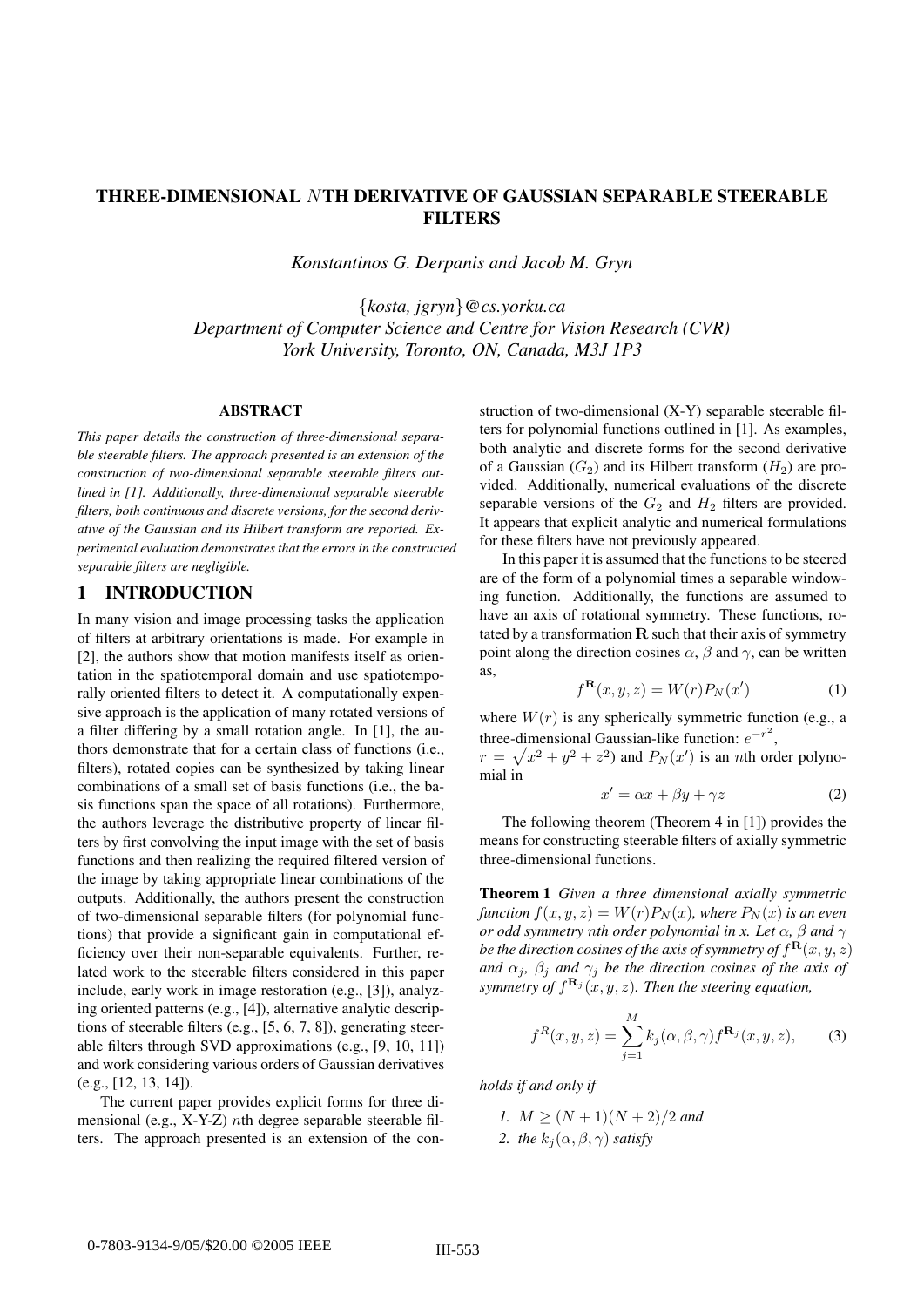

# 2 BASIS FUNCTIONS SEPARABLE IN X, Y and Z

We consider the case of even or odd filters  $f^{\Omega}(x, y, z)$  which can be written as,

$$
f^{\Omega}(x, y, z) = G(r)Q_N(x')
$$
 (5)

where  $G(r)$  is a separable windowing function (e.g., Gaussianlike function  $e^{-r^2} = e^{-(x^2+y^2+z^2)} = e^{-x^2}e^{-y^2}e^{-z^2}$  and  $Q_N(x')$  is an *n*th order polynomial in,

$$
x' = \alpha x + \beta y + \gamma z \tag{6}
$$

(c.f., [1] that does not deal explicitly with 3D separability, only 2D).

By Theorem 1,  $(N + 1)(N + 2)/2$  functions can form a basis set for  $f^{\Omega}(x, y, z)$ . We assume that a basis of  $M =$  $(N + 1)(N + 2)/2$  X-Y-Z separable functions exists. Then there will be some set of separable basis functions  $Q_{i,j}(x)R_{i,j}(y)S_{i,j}(z)$  for which

$$
f^{\Omega}(x, y, z) = G(r) \sum k_{i,j}(\Omega) Q_{i,j}(x) R_{i,j}(y) S_{i,j}(z)
$$
 (7)

The interpolation functions,  $k_{i,j}(\Omega)$  are found by equating the highest order products of  $x$ ,  $y$  and  $z$  in Eq. (5) with those in Eq. (7), i.e., equating the coefficients of  $x^{N-i-j}y^i z^j$ for  $\{i, j | i, j \in \mathbb{N} \text{ and } i + j \leq N\}$ . Substituting Eq. (6) into Eq. (5), yields M different products of x, y and z of order N, since (by the specialization of the multinomial theorem  $[15]$ ,

$$
(x')^N = \sum \frac{n!}{(n-i-j)!i!j!} \alpha^{N-i-j} \beta^i \gamma^j x^{N-i-j} y^i z^j
$$
\n(8)

where the summation is taken over terms with all possible integer values of  $i$ ,  $j$  between 0 and  $N$  subject to the constraint that  $i + j \leq N$ .

Each basis function  $Q_{i,j}(x)R_{i,j}(y)S_{i,j}(z)$  can contribute only one product of powers of x, y and z of order N (otherwise  $Q_{i,j}(x)R_{i,j}(y)S_{i,j}(z)$  would be a polynomial of x, y and  $z$  of order higher than N). So we have

$$
Q_{i,j}(x)R_{i,j}(y)S_{i,j}(z) = c(x^{N-i-j} + \cdots)(y^i + \cdots)(z^j + \cdots),
$$
\n(9)

where  $c$  is a constant. Therefore, Eq. (5) shows that the coefficients of the highest order terms  $x^{N-i-j}y^iz^j$ , in  $f^{\Omega}(x, y, z)$  are

$$
k_{i,j}(\alpha,\beta,\gamma) = \frac{n!}{(n-i-j)!i!j!} \alpha^{N-i-j} \beta^i \gamma^j.
$$
 (10)

Note that the lower order terms can appear in more than one separable basis function, so their coefficients will be the result of a sum of different  $k_{i,j}(\alpha,\beta,\gamma)$ .

To find the separable basis functions  $Q_{i,j}(x)R_{i,j}(y)S_{i,j}(z)$ from the original function  $f(x, y, z)$ , we note that from the steering equation for the separable basis functions, Eq. (7), we have,

$$
\begin{pmatrix} f^{\Omega_1}(x, y, z) \\ f^{\Omega_2}(x, y, z) \\ \vdots \\ f^{\Omega_M}(x, y, z) \end{pmatrix} = G(r) \begin{pmatrix} \cdots & k_{i,j}(\Omega_1) & \cdots \\ \cdots & k_{i,j}(\Omega_2) & \cdots \\ \vdots & \vdots & \ddots \\ \cdots & k_{i,j}(\Omega_M) & \cdots \end{pmatrix} \begin{pmatrix} \vdots \\ Q_{i,j}(x)R_{i,j}(y)S_{i,j}(z) \\ \vdots \\ Q_{i,j}(x)R_{i,j}(y)S_{i,j}(z) \end{pmatrix}
$$
 (1)

The  $Q_{i,j}(x)R_{i,j}(y)S_{i,j}(z)$  can be written as a linear combination of  $f^{\Omega_j}$  by inverting the matrix of  $k_{i,j}$ 's of Eq. (11).

# $3$   $G_2/H_2$  STEERABLE QUADRATURE FIL-TER PAIRS

A three-dimensional Gaussian-like function can be written as,

$$
G(x, y, z) = e^{-(x^2 + y^2 + z^2)}.
$$
 (12)

The second derivative with respect to  $x$  of the three-dimensional Gaussian-like function is written as,

$$
\frac{\partial^2 G}{\partial x^2} = (4x^2 - 2)e^{-(x^2 + y^2 + z^2)}.
$$
 (13)

Using Theorem 1 where  $N = 2$ , we need 6 basis functions. Tables 1, 2 and 3 were arrived at by using the construction outlined in Section 2. The direction cosines  $\alpha$ ,  $\beta$  and  $\gamma$ used were a distinct subset of the unit normals to the faces of the dodecahedron (or the vertices of the icosahedron), which can be generated according to a cyclic permutation of which can be generated according to a cyclic permutation of  $(\pm 1, 0, \pm r)$  where r is the golden mean,  $(\sqrt{5} + 1)/2$  [16]. The dodecahedron provides a uniform 12-face tessellation of a sphere.

The Hilbert transform<sup>1</sup> of the second derivative of the three-dimensional Gaussian function is written as,

$$
H_2(x, y, z) = (-2.254x + x^3)e^{-(x^2 + y^2 + z^2)}.
$$
 (14)

Using Theorem 1 where  $N = 3$ , we need 10 basis functions. Tables 4, 5 and 6 were arrived at by using the construction outlined in Section 2. The direction cosines  $\alpha$ ,  $\beta$  and  $\gamma$ used were a distinct subset of the unit normals to the faces of the icosahedron (or the vertices of the dodecahedron), which can be generated according to a cyclic permutation of  $(0, \pm r, \pm 1/r)$  and  $(\pm 1, \pm 1, \pm 1)$  where r is the golden mean [16].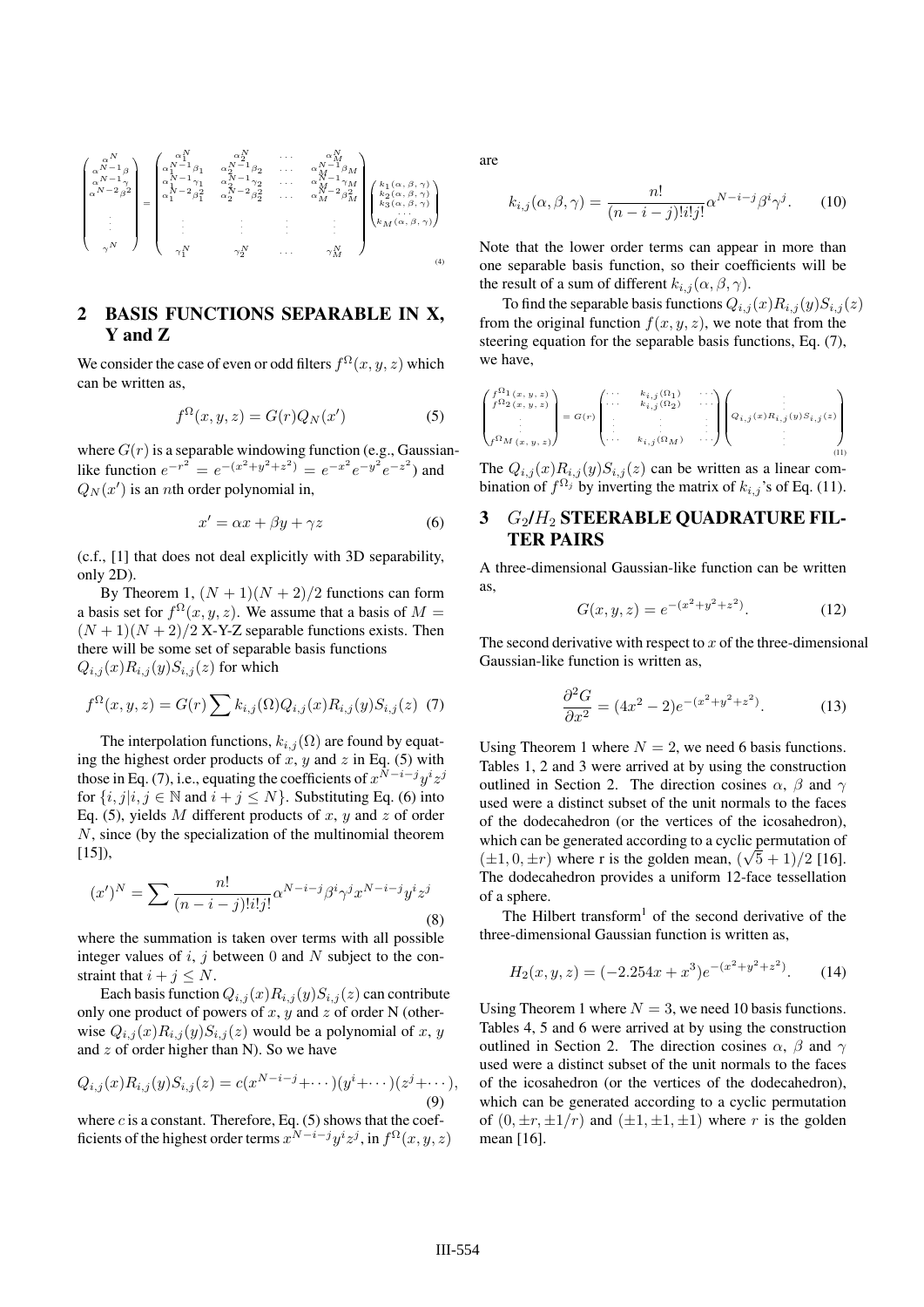

*Figure 1:* Zone plate. Depicted is a X-Y slice from a threedimensional zone plate.

### 4 EXPERIMENTAL EVALUATION

For each of the filters we compared the convolution output of a test image with the rotated versions of the nonseparable and separable filters. The test image used was a three-dimensional zone plate, specifically a 3D analog of the 1D linear chirp (i.e.,  $f(x) = cos[(\omega x)x] = cos(\omega x^2)$ ), where  $\omega x$  denotes the instantaneous frequency), defined as,

$$
f(x, y, z) = cos[(\omega\sqrt{x^2 + y^2 + z^2})\sqrt{x^2 + y^2 + z^2}]
$$
  
=  $cos[\omega(x^2 + y^2 + z^2)]$  (15)

Given the orientation and frequency selectivity of the filters, the zone plate was selected because it captures a continuum in both orientations and frequencies above and beyond those from which the individual filters are selective. In Fig. 1 a two-dimensional slice of the three-dimensional zone plate is presented. The rotated versions of the non-separable filters were arrived at by conducting the rotations in the continuous domain followed by discretization.

The sampling of the orientation of the filters were arrived at by representing the direction cosines  $(\alpha, \beta, \gamma)$  of the axis of symmetry parametrically by spherical coordinates  $(\theta, \phi)$  as follows,

$$
\alpha = \cos(\theta)\sin(\phi), \ \beta = \sin(\theta)\sin(\phi), \ \gamma = \cos(\phi) \tag{16}
$$

and sampling  $\theta$  and  $\phi$  at  $5^{\circ}$  intervals with the following bounds,  $0 \le \theta \le 2\pi$  and  $-\pi/2 \le \phi \le \pi/2$ . The maximum rms errors for the  $G_2$  and  $H_2$  were found to be  $6.63 \times 10^{-13}$ and  $3.55 \times 10^{-12}$  across all orientations, respectively.

To provide one indication of the practical applicability of the desired filters, video surveillance is considered. Early delineation of coherently moving structures can provide a strong cue to target detection and tracking [17]. Correspondingly, Fig. 2 illustrates the delineation of coherently moving structures in a video sequence through the application of the 3D steerable Gaussian filters and the their Hilbert transforms applied in quadrature to extract energy indicative of righward and lefward moving targets, see [18] for details.



(a) intensity image



(b) rightward (c) leftward

*Figure 2:* Coherence images from an indoor scene. (a) frame taken from a scene of two people walking away from each other, one rightward and the other leftward. Highlighted in white (b) the rightward coherent structures, (c) the leftward coherent structures.

### 5 SUMMARY

In this paper the construction of three-dimensional separable steerable filters of the nth derivative of the Gaussian was presented. Additionally, as a proof of concept the second derivative of the Gaussian and its Hilbert transform, both in the continuous and discrete domains, were presented. Experimental evaluation shows that the error in the construction of the separable steerable second derivative of the Gaussian and Hilbert transform is negligible.

#### ACKNOWLEDGMENTS

The authors thank Richard P. Wildes and John K. Tsotsos for their helpful feedback. K.G. Derpanis gratefully acknowledges the financial support of the National Sciences and Engineering Research Council (NSERC) through their PGS B fellowship.

#### References

- [1] W.T. Freeman and E.H. Adelson, "The design and use of steerable filters," *PAMI*, vol. 13, no. 9, pp. 891–906, Sept. 1991.
- [2] E.H. Adelson and J.R. Bergen, "Spatiotemporal energy models for the perception of motion," *JOSA-A*, vol. 2, no. 2, pp. 284–299, 1985.
- [3] H.E. Knutsson, R. Wilson, and G.H. Granlund, "Anisotropic nonstationary image estimation and its applications part I: Restoration of noisy images," *Trans. Comm.*, vol. 31, pp. 388–397, 1983.
- [4] M. Kass and A.P. Witkin, "Analyzing oriented patterns," *CVGIP*, vol. 37, no. 3, pp. 362–385, March 1987.
- [5] C.L. Huang and Y.T. Chen, "Motion estimation method using a 3D steerable filter," *IVC*, vol. 13, no. 1, pp. 21–32, Feb. 1995.
- [6] R. Lenz, *Group Theoretic Methods in Image Processing*, New York: Springer-Verlag, 1990.
- [7] E.P. Simoncelli and W.T. Freeman, "The steerable pyramid: A flex-

<sup>&</sup>lt;sup>1</sup>The Hilbert transform of the second derivative of the threedimensional Gaussian function was approximated by finding the least squares fit to a third-order polynomial times a Gaussian [1].